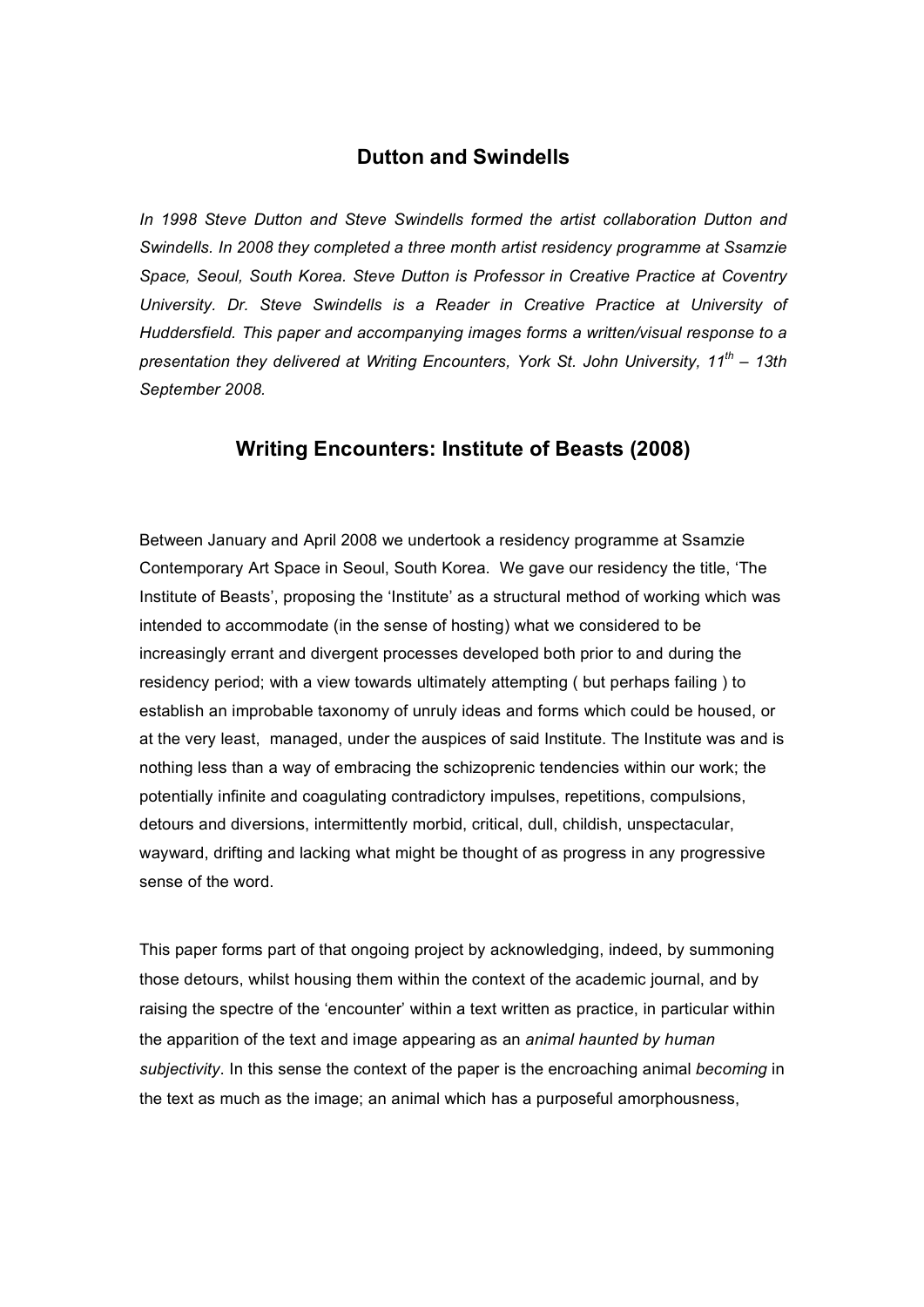oscillating and camouflaged between passages of stealth and dumbness, mimicry and schizophrenia. As in many anthropomorphic experiments our 'animals' often seem to possess a hurt look and a melancholic gaze, reflecting on the huge ordinariness of life, a generous beckoning to share the smallest moments of disappointment and humiliation, where moments of peace and beauty are rare.

The dog turns its head; nose dilated and blowing fumes through flared nostrils. It draws its lips above its incisors and drools. Dog years amongst the human dust and decay of modern life. Dogged! A rich-black brush mongrel that intimates a thousand years of crushed skulls and grinding teeth. The dog accompanies the hunter and yet is sometimes perceived as a scavenger, the dog with many heads, *Cerberus*, the guardian of the entrance to Hades. Black dog. Almanac dog with dark sunken eyes that reflect the planets; an encounter with a profound double-dealer that possesses both the playful and savage paw-strokes of the wilderness. We chance a direction of work that will have the capacity to remain both inexpressible and wandering; polar moons that cast sparkling reflections upon muddy puddles. That canine smell and infinite darkness between the stars; pucker nosed and myopic sight!

We are writing in the text, collaged in things that have no immediate resemblance or affinity to one another. In this space the word is a ready-made. The collage of the reasonable and the ridiculous has infinite potential but we keep returning to the one thing, the one moment or scenario in a practice which evokes both a cackle and a lament. We laugh because we are aware of ourselves both as what we are and what we are not, and we are ambivalent as to which is which.

It was Arthur C. Danto writing about collage in 'after the end of art' who wrote: 'the paradigm of the contemporary is that of the collage as defined by Max Ernst, with one difference. Ernst said that collage is '*the meeting of distant realities on a plane foreign to them both'* - the difference is that there is no longer a plane foreign to distant artistic practices, nor are there realities all that distinct from one another".<sup>1</sup> However, the notion

<sup>1</sup> Danto, Arthur C. (1997) *After the End of Art: Contemporary Art and the Pale of History*, Princeton: Princeton University Press, Chapter 1, p.2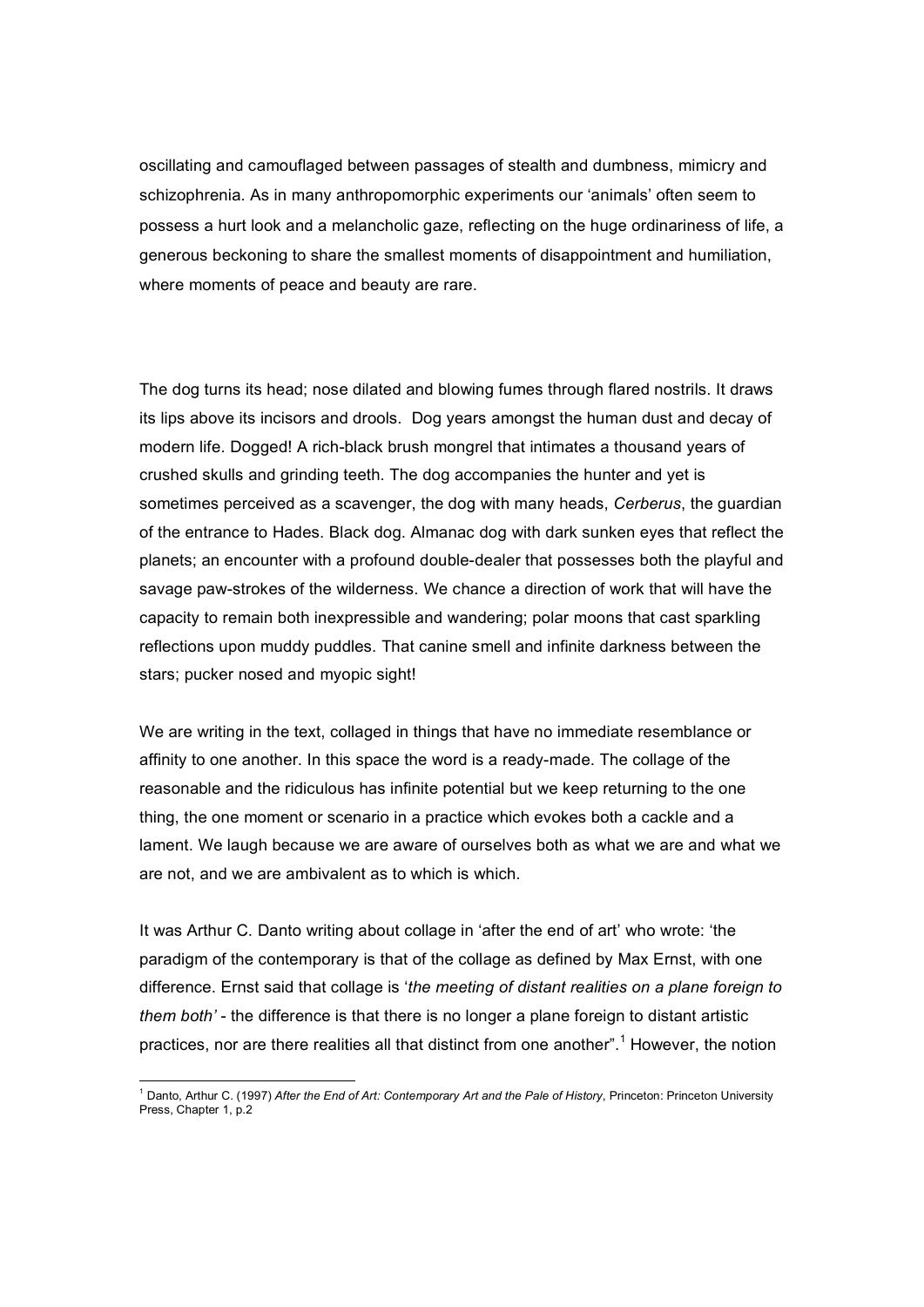of an encounter also presupposes that there is, in some form, a confrontation or an acknowledgement of muteness between things, and thus we suggest the notion of collage is something that is in the throws of possible conflation while simultaneously maintaining a suspended and frozen position of indelible difference. The collage itself can never really be fully known as a homogenous entity, if there is any coalition at all it is on the basis of wholesale paradox. We write in the latency and potential of collage within the Institute, which to date continues to ebb and flow under the ice; clearly unfathomable, uncoordinated, un-constituted, unnamed and unnameable.

The 1967 film 'Doctor Dolittle', from the book by Hugh Lofting, musically tells the story of a doctor who learns from his pet parrot how to talk (and sing) to animals. Things take a complicated turn when a friend of Dolittle's from Tibet sends him a rare two-headed llama-type creature, the 'Pushme-Pullyu'. Throughout the narrative the animal is continuously immobilized by itself, unable to make a decision on which way to turn. The Latin term *nolens-volens* literally translates as 'unwilling-willing' but is commonly used to signify an absence of choice. It is an irreparable world, where an unrelenting alterability with the self stands between what is thus and not otherwise. *Nolens-volens* condenses a sensibility within the work and the Pushme-Pullyu has the peripheral vision of a cubist fundamentalist, displaying continuous movement with no orientation, where backwards, forwards, left or right, up and down do not exist as concepts of progress. Fated to jerk forever in a multi-faceted world the Pushme-Pullyu will always be tethered to itself.

'Tales of the Riverbank', was a television show created in 1959 by David Ellison and Paul Sutherland. The show used a hamster, a water vole and a guinea pig as characters in short dramas for children. In order for our studio bound hamsters to give the appearance that they are talking and singing should we apply peanut butter to the roofs of their mouths? Should we have human voices provided by Johnny Morris<sup>2</sup> in sync to the actions of our two hamsters thereby giving the impression that the hamsters, while inhabiting modern art sculptures as mini architectures are also performing ritual activities of Pagan folklore in a warped form of Morris Dancing?

 $^2$  Johnny Morris (1916 – 1999) Children's programmes TV presenter. Through humorous filmed inserts he presented voice-over mimicry of animals that appeared to display human emotions and characteristics: *Tales of the Riverbank* (BBC 1960, 1963, 1971) and *Animal Magic* (BBC 1962 – 1983).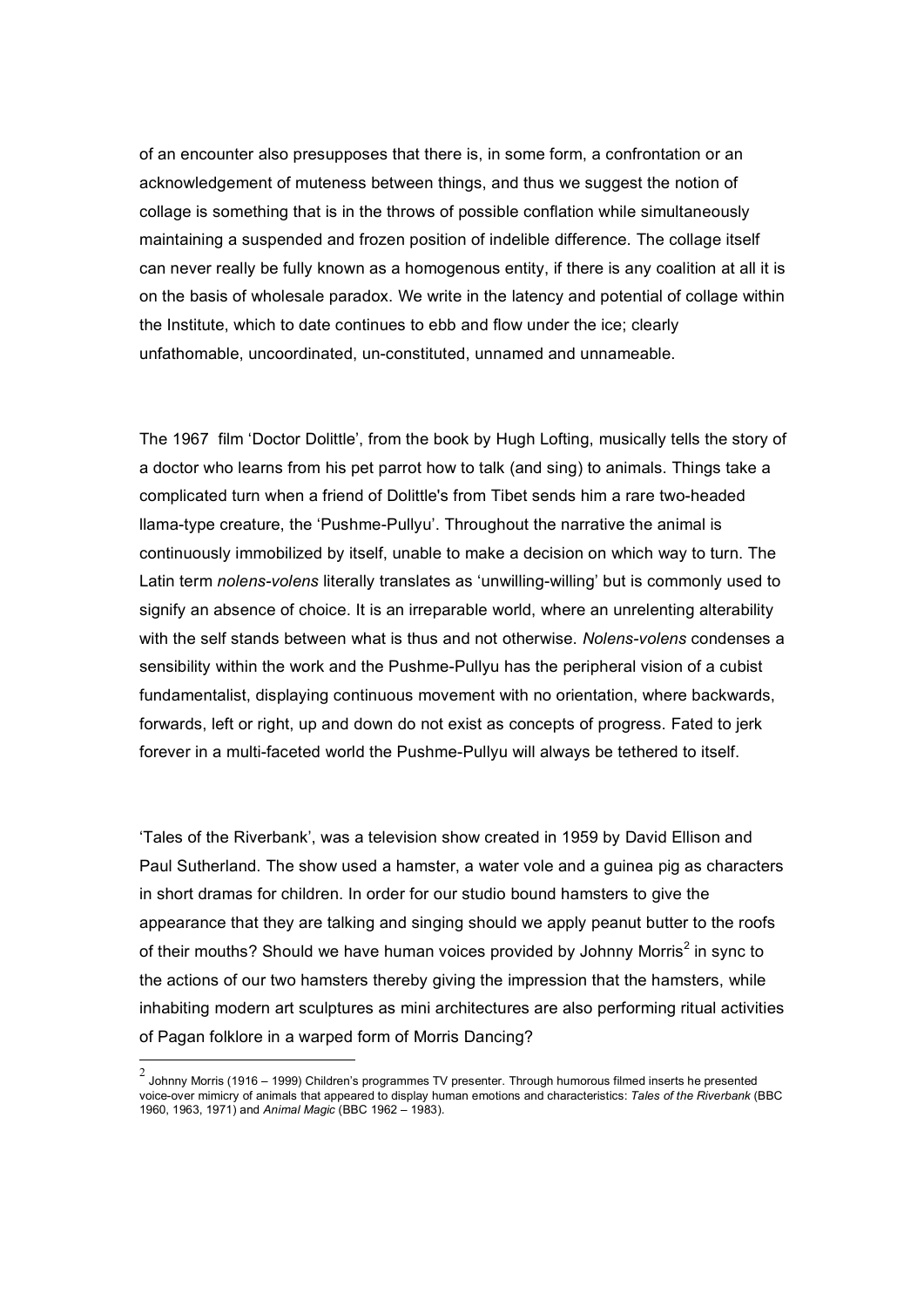The 'talking' hamsters, sniffing and crapping on and in modern art animate an alliance that exceeds itself, a further reversal or bestial inversion that revels in the transgression of art, animation and animal husbandry. In this respect the talking hamster is a show of weakness as well as a display of power. It is an act of self-assertion that also performs vulnerability with aplomb. For Deleuze and Guattari, becoming-animal<sup>3</sup> signifies the crossing of a threshold into a world of 'absolute deterriorialization', where productions and actions begin to constitute their own worlds, potentially lacking any subject or goal. So there is no longer anything but movements, vibrations, tics and instincts in a series of representations; hamsters, dogs, primates, turkeys, deer, lovebirds are distinguished only by this or that threshold, this or that vibration, this or that sound in the rhizome and burrows of the Institute. But that is another story!

The paper floats on the flatulence created by the zoo and the academy in which patterns, objects and images, are butting, parading, showing their multi-coloured arses, seducing, cropping, staging, editing, falling, staring or confronting each other in a sense of mute appreciation and anticipation in a zig-zag or elliptical and often tedious, relentless, durational performance. The subject of this performance; the errant and contradictory nature of practice, the work; the developing sense of momentum, an enveloping aura, or nexus of events within which there might exist some sense of a precarious developing libidinal being. The collage is an animal in the throws of becoming. The paper has no narrative other than this slow appearance, if it stalks any sense of linearity it is no longer an encounter. The writing of an encounter merely outlines what cannot be said and its lack may reveal more than the sum of the paper.

The trees are dense now with singing birds, whitethroats, titlark, yellowhammer and the cooing of wood pigeons, each filling the air with the insanity of dawn, each being individually drenched by nature's profoundest secret. In the centre of the wood there exists a natural clearing, perfectly level and smooth with glassy lichen, a dark emerald covering. Towards the perimeter of the clearance leaves and branches scurf it over. One can sense the ancients at those edges; there is a faint uncertain odour that ruffles

<sup>3</sup> Deleuze and Guattari, (1988) *A Thousand Plateaus*, pp. 174-5, 306-7, Athlone, London